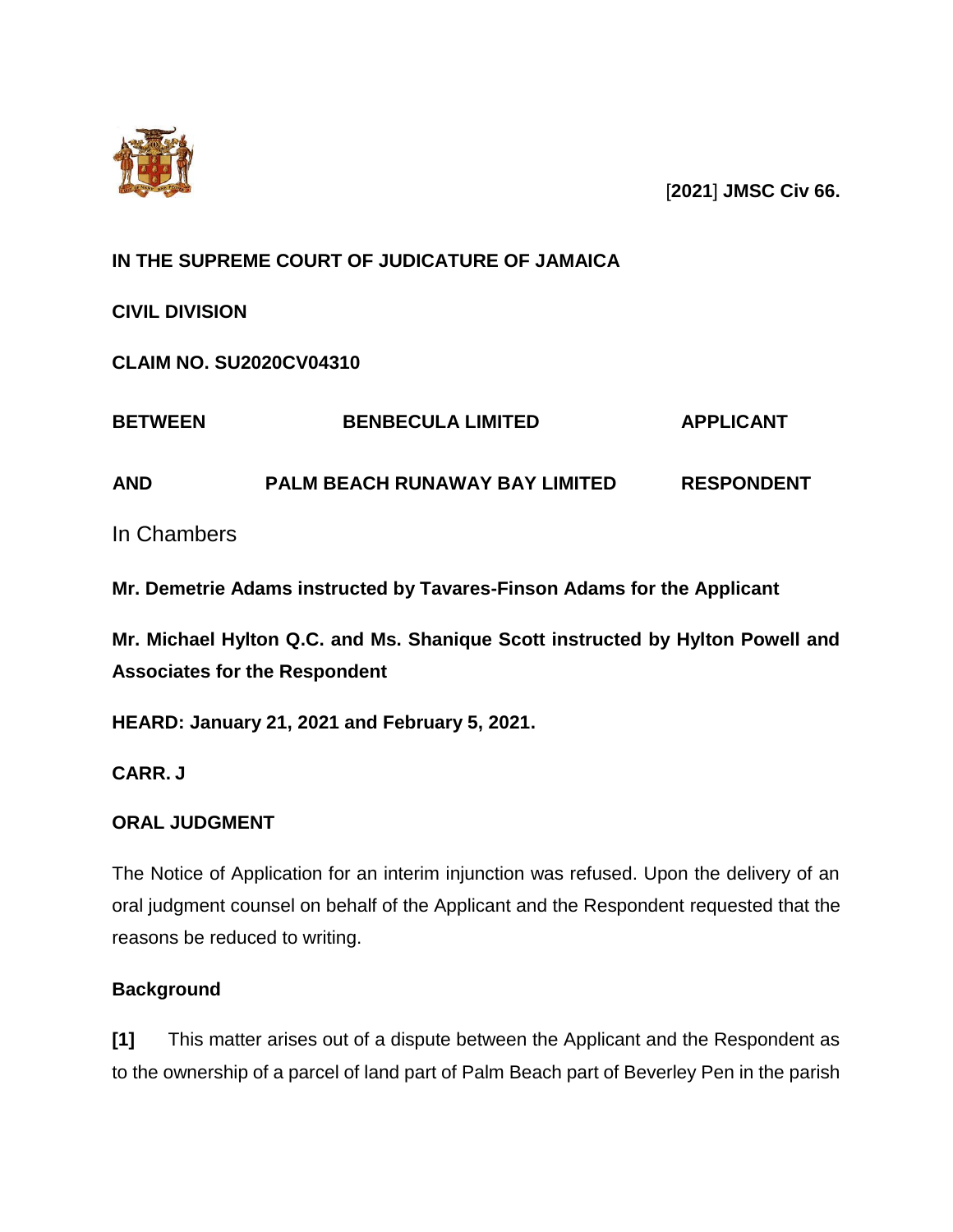of St. Ann and being part of the land comprised in Certificate of Title registered at Volume 1267 Folio 64 of the Register Book of Titles known as Lot no. 8, Silver Spray Road, Salem in the parish of St. Ann.

**[2]** The Applicant by way of fixed date claim form has sought declarations that they are the equitable owners of the property and that the Respondent holds the property on trust for them. They also seek the determination of the court as to the true boundary between the two properties owned by the parties.

## **The Application**

**[3]** A notice of application for court orders was filed on the 10<sup>th</sup> of November 2020 seeking the following orders:

- a) An interim injunction restraining the Respondent, its servants and/or agents or otherwise from:
	- i) Entering upon the Applicant's property being that parcel of land part of Palm Beach part of Beverley Pen in the parish of St. Ann and being part of the land comprised in Certificate of Title registered at Volume 1267 Folio 64 of the Register Book of Titles known as Lot no. 8, Silver Spray Road, Salem in the parish of St. Ann to carry out any construction work in re-erecting, relocating or interfering in any manner with the boundary wall which the Respondent through its servants and/or agents demolished and;
	- ii) Removing the solar array, two (2) jet skis and sailboat from that parcel of land part of Palm Beach comprising of Lots 2, 3, 4, 5, 6, 7, 13 and 14 in the Parish of St. Ann and being part of the land comprised in Certificate of Title registered at Volume 1505 Folio 947 of the Register Book of Titles being the 668.910 square meters more or less of the canal reserve.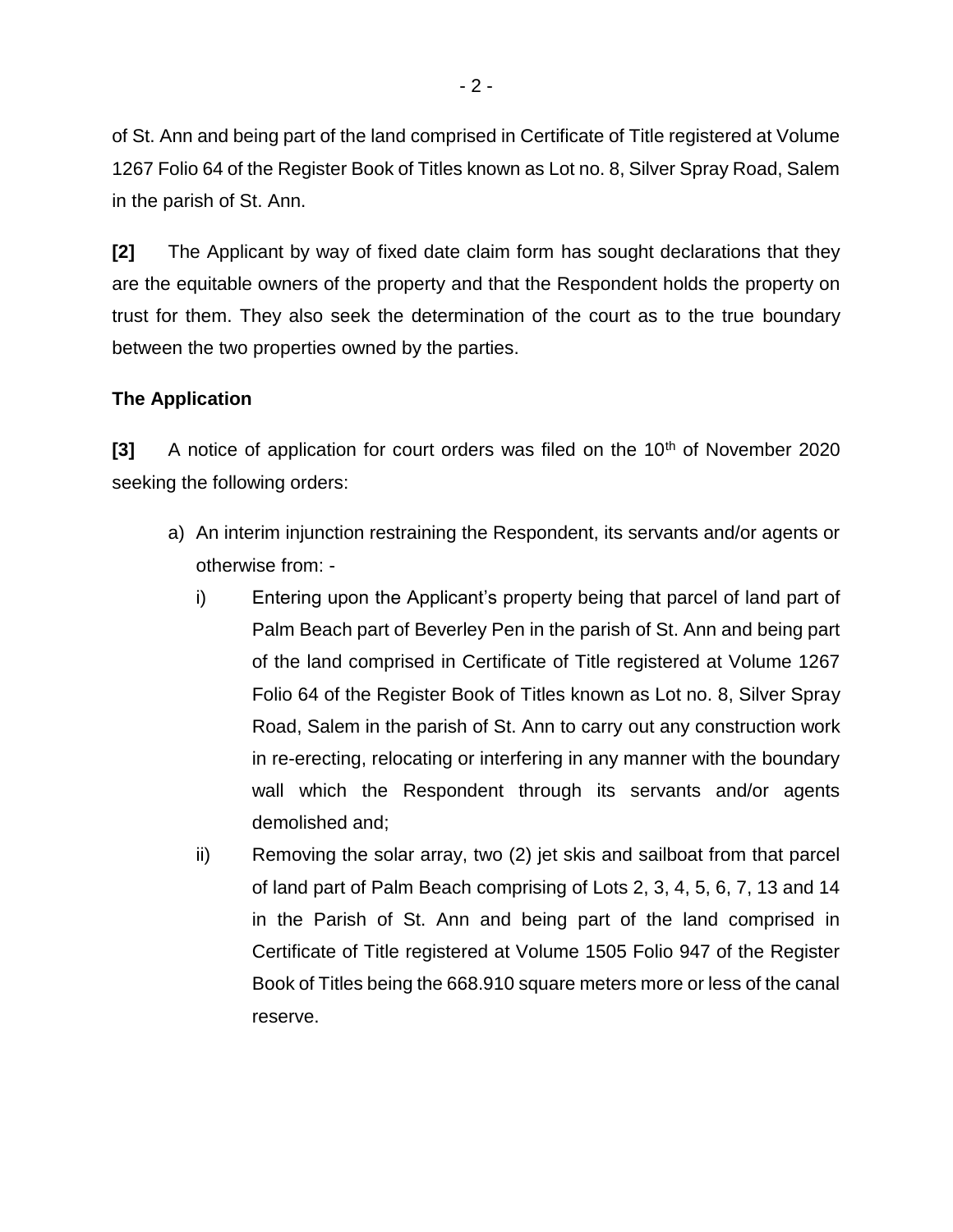#### **The Law**

**[4]** The court, in determining whether to grant an interim injunction, is guided by the principles set down in the case of **American Cyanamid Co. v. Ethicon Ltd. [1975] All ER 504.** In summary:

- a) Is there a serious question or issue to be tried?
- b) Whether damages is an adequate remedy?
- c) Where does the balance of convenience lie?

It is only where there is uncertainty as to the first two limbs that the court should seek to determine the balance of convenience. The overarching principle is that the court should take whichever course seems likely to cause the least irremediable prejudice to one party or the other.

#### **Submissions on behalf of the Applicant and the Respondent**

#### **Applicant**

**[5]** Mr. Demetrie Adams submitted that the Applicant was entitled to an equitable interest in the disputed property. This was based on two factors. Firstly that there was an agreement for sale which had been entered into by the Applicant and the previous owners of the property (Querida Ltd.). The terms of the agreement for sale included the transfer of the disputed property to the Applicant. The Applicant in reliance on that agreement expended money to construct a wall on the premises. That wall has since been demolished. The Respondent it was argued purchased the property knowing of the original agreement and as such is deemed to be holding the property on trust for the Applicant.

**[6]** Secondly the wall which was constructed was in existence for some seven years and in accordance with Section 45 of the Limitations of Actions Act was now the true boundary for the property. It was submitted that the Respondent had acquiesced to the construction and continued existence of the wall and as a result was estopped from claiming any interest in the disputed property as the statute of limitations had expired.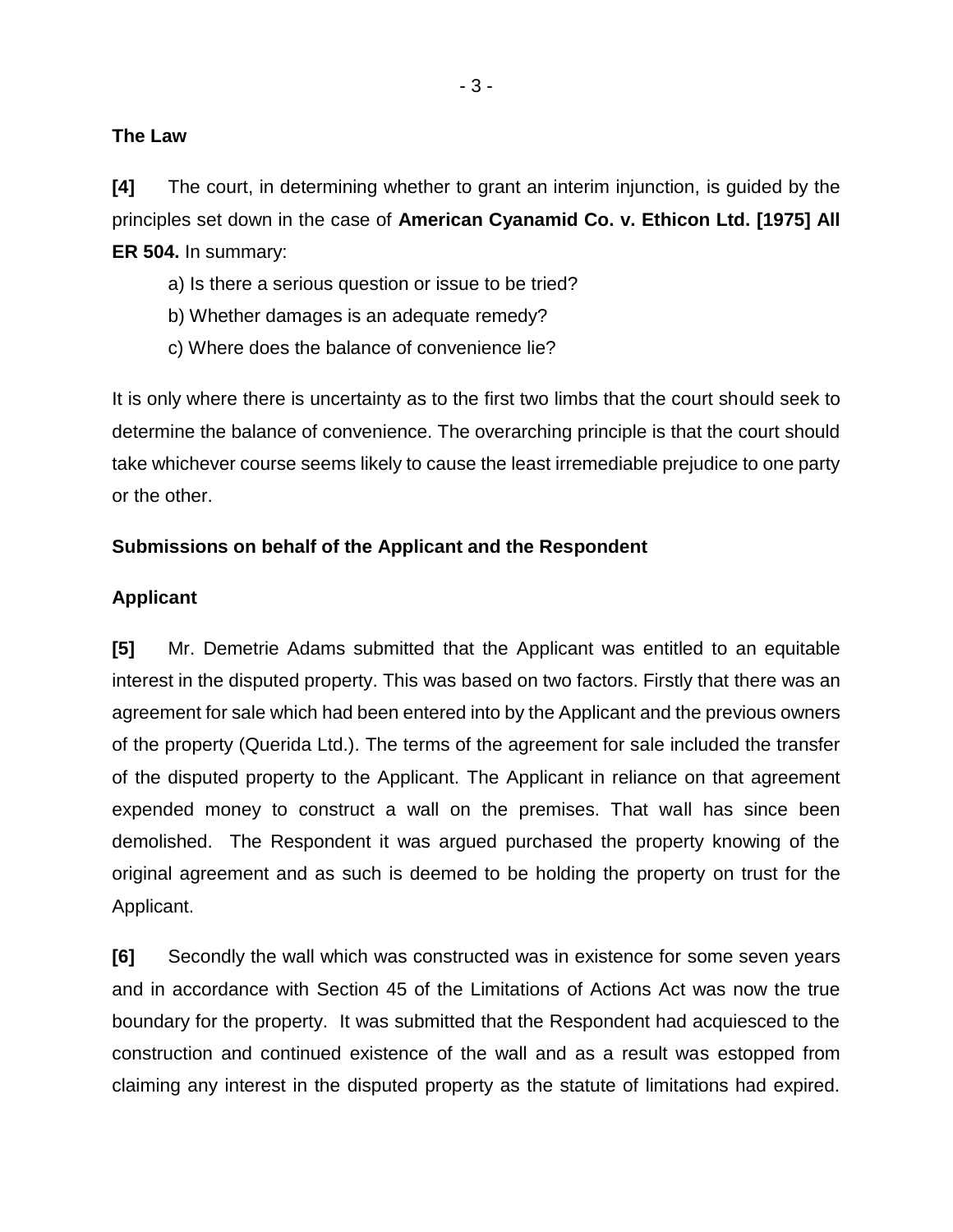The matter therefore was not frivolous or vexatious, there was a serious issue to be tried and damages was not an adequate remedy.

#### **Respondent**

**[7]** Mr. Michael Hylton QC submitted that the issues before the court were questions of law. The claim of an equitable interest was based on the principle of proprietary estoppel. In this case the land was transferred to the Respondents who acquired good legal title. The original agreement for sale between the Applicant and Querida Ltd. was never completed. The Applicant therefore cannot rely on it. In any event, it was argued that the principle of proprietary estoppel does not arise in respect of a bona fide purchaser for value.

**[8]** In reference to Section 45 of the Limitations of Actions Act it was submitted that the section does not confer on the Applicant a possessory right to the disputed property. The section applies where the boundary is erected in the wrong place. In the instant case there is no dispute as to the boundary as it is the evidence of the Applicant that he erected the wall to enclose his section of the property. The issues are therefore questions of law on undisputed facts and as such there is no serious issue to be tried. It was also submitted that damages was an adequate remedy and that the balance of convenience rested in favour of the Respondent.

#### **Analysis and Discussion**

Is there a serious question or issue to be tried?

**[9]** Lord Diplock in **American Cyanamid** at page 510 of the judgment stated:

**"The court no doubt must be satisfied that the claim is not frivolous or vexatious; in other words that there is a serious question to be tried. It is no part of the court's function at this stage of the litigation to try to resolve conflicts of evidence on affidavit as to facts on which the claims of either party may ultimately depend nor to decide difficult questions of law which**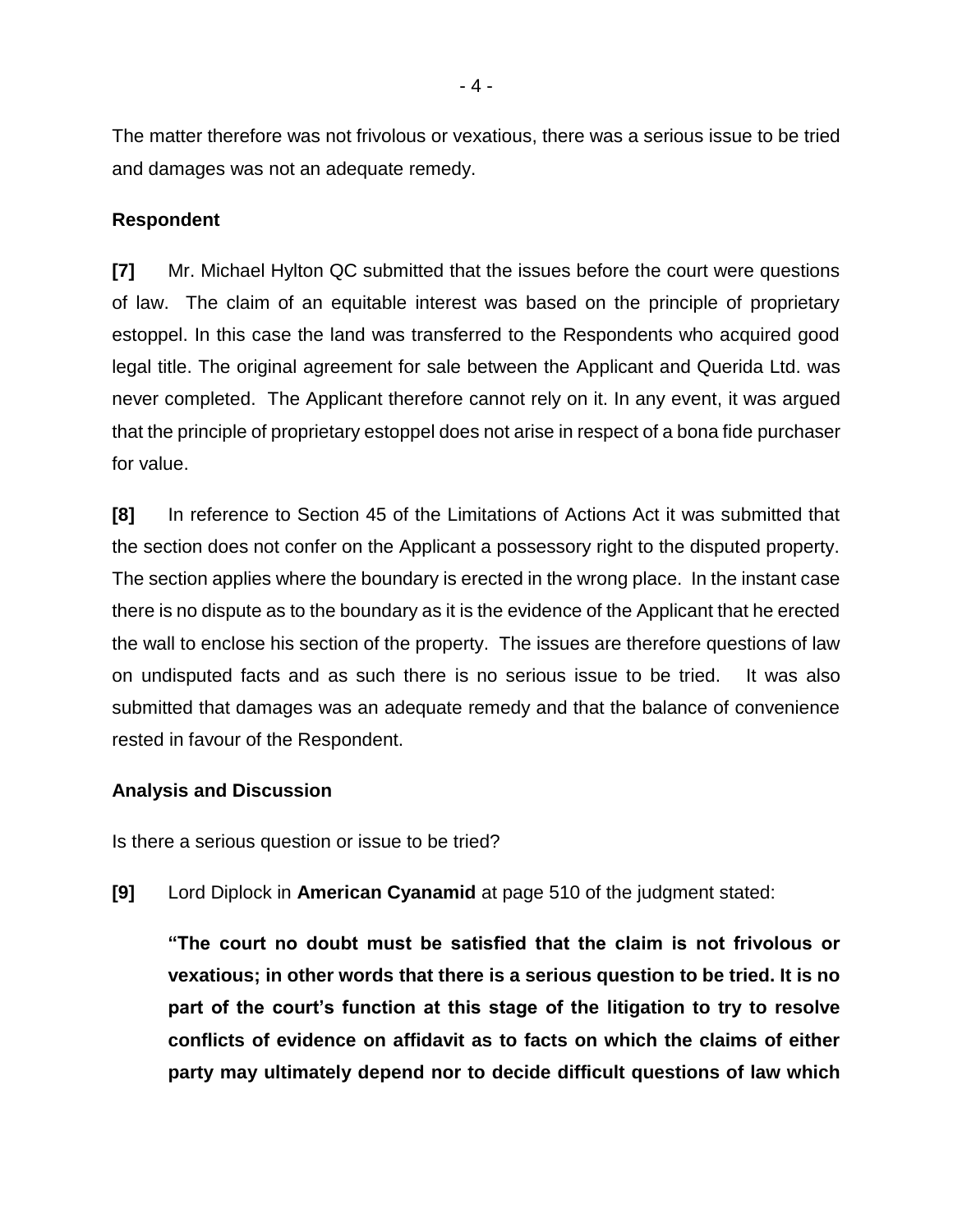# **call for detailed argument and mature considerations. These are matters to be dealt with at the trial."**

**[10]** The Court can only examine the evidence contained in the affidavits filed in support of the Application. The burden is on the Applicant to satisfy the court that there is in fact a serious question to be tried. In other words can the Applicant through affidavit evidence establish that he is likely to obtain a permanent injunction at trial? If the answer to that question is no, then an interim injunction ought not to be granted.

**[11]** In applying this principle to the present case I find and accept that the Respondent is the legal owner of the disputed property. They are the registered proprietors of the lands which include the canal reserve. There is no allegation contained in the affidavits filed on behalf of the Applicant to suggest that they obtained this title by fraud. There is also no claim of a possessory right based on the principle of adverse possession. In the circumstances therefore the Respondent has the protection afforded by the Registration of Titles Act and their title cannot be challenged.

**[12]** Has the Applicant satisfied this court that there is a serious question to be tried that would defeat the title of the Respondent? Have they shown that they have obtained an equitable interest in the property? Could the court find that the doctrine of proprietary estoppel arises in these proceedings? In support of their application Mr. Malcolm McDonald filed an Affidavit of Urgency to which was exhibited a letter (MM-3) dated October 7, 2011. The letter made reference to an agreement between the previous owners Querida Limited and Benbecula Ltd for the sale of the property. The agreement was contingent upon several factors including but not limited to final planning approval being obtained by Querida Ltd. and the application for individual titles. It was only when those matters were completed that title to the disputed property would be transferred to the Applicants.

**[13]** The affidavit evidence also showed that the consideration for the transfer of the disputed property to Benbecula Ltd. hinged on the transfer of another parcel of land registered at Volume 1267 Folio 64 of the Register Book of Titles from Benbecula Ltd. to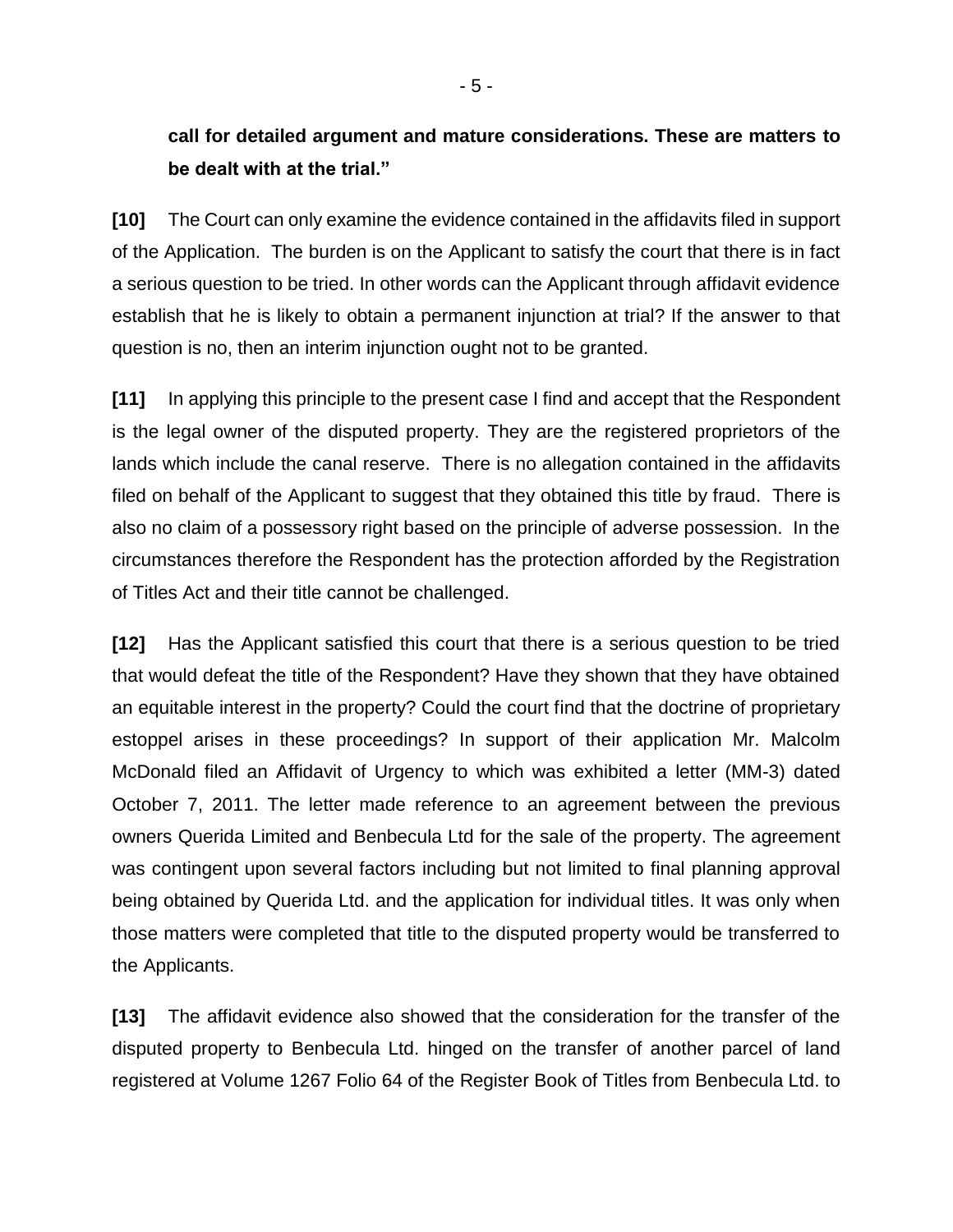Querida Ltd. The court takes note of the fact that the actual "agreement for sale" was never exhibited to any of the affidavits filed on behalf of the Applicant.

**[14]** In response to the affidavits filed, Mr. Frederick Moe, on behalf of the Respondent, filed an affidavit to which was exhibited a letter dated March 8, 2012 outlining other conditions which were also part of the agreement. Querida Ltd. was to purchase the interest of another party in the property and they were also to undertake the development of the said property.

**[15]** Sometime In 2018 a letter was sent to the Applicant's attorney-at-law indicating inter alia that after careful perusal of the agreement as well as the titles, the agreement had not been consummated. The reason for this was that the Applicant had not transferred the lands comprised in certificate of title registered at Volume 1267 Folio 64 of the Register Book of Titles to Querida Ltd.

**[16]** It is clear from the letters presented that the previous owners did not accept that the terms of the agreement were met. In fact they were at pains to point out to the Applicant that the agreement could not have been completed as set out due to the nature of the canal reserve and the rights associated with the use of the canal reserve that was noted on the title. There was no evidence presented to this court to support the contention that the Applicant was given the impression that he was entitled to an interest in the canal reserve based on the exchange of letters exhibited by both parties.

**[17]** Even if the court was to find that the Respondent was aware of the agreement, the doctrine of proprietary estoppel cannot stand against a bona fide purchaser for value. The Respondent in this case has acquired good title, if the Applicant has a remedy in law it would be against the previous owners for breach of contract.

**[18]** Turning to section 45 of the Limitation of Actions Act. The side notes of section 45 refers to reputed boundaries acquiesced in for seven years. There is no definition of reputed boundary in the interpretation section of the act. By its ordinary meaning reputed is defined as something which is thought to be but is not definitely so. In other words the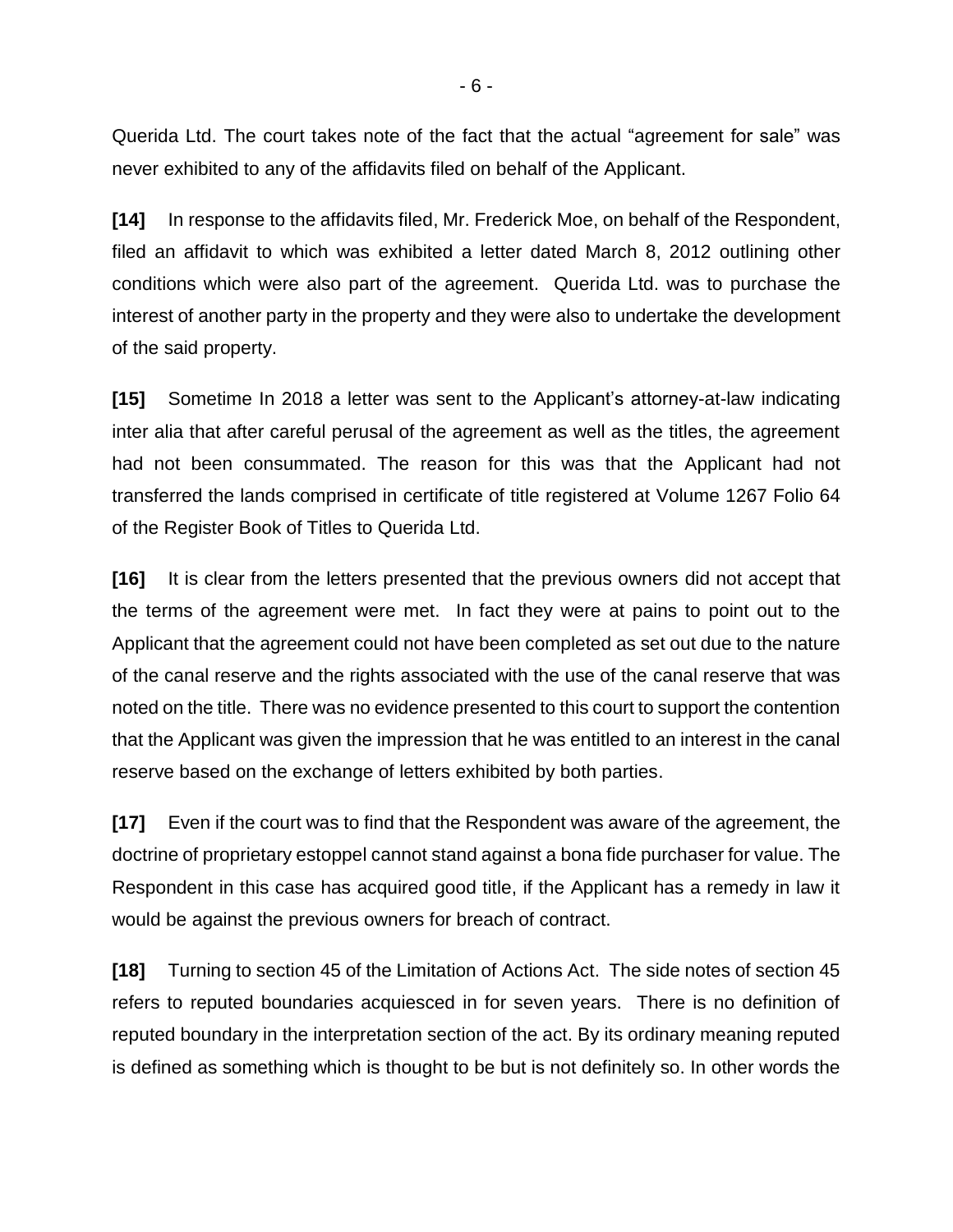boundary is not certain. It is in the context of this uncertainty that section 45 becomes applicable. In this case the applicant in his affidavit made it clear that the boundary wall which was erected was done to enclose the part of the property which he had acquired as a result of the agreement. It cannot therefore be said that the Applicant was mistaken as to where the true boundary to the property was. The intention was to secure the property which they felt they were entitled to as a result of the agreement.

**[19]** It is also important to note that Section 45 of the Limitation of Actions Act does not confer upon the Applicant any possessory right in the property. It therefore cannot be prayed in aid to support the contention of the Applicant that there is a serious issue to be tried as it relates to ownership of the property.

**[20]** In the circumstances the Applicant has not established on the evidence presented, in support of this application, that there is a serious question to be tried.

#### **Damages**

**[21]** Although that would ordinarily be the end of the matter. I went further to look at the issue of damages. It is well established that where damages are an adequate remedy and the Respondent is in a position to pay that no interim injunction ought to be granted. In this case the wall has already been demolished and a fence has been put in its place. The solar panels were removed and are being kept in storage, according to the evidence contained in the affidavit of Frederick Moe. There is presently no construction taking place in the canal reserve and there was no evidence before this court to suggest that the disputed property was being used for any other purpose apart from the storage of the said items. Whatever expenses the Applicant has been put to as a result of the destruction of the wall or the removal of the solar panels can be adequately compensated in damages, and the Respondent is in a position to pay.